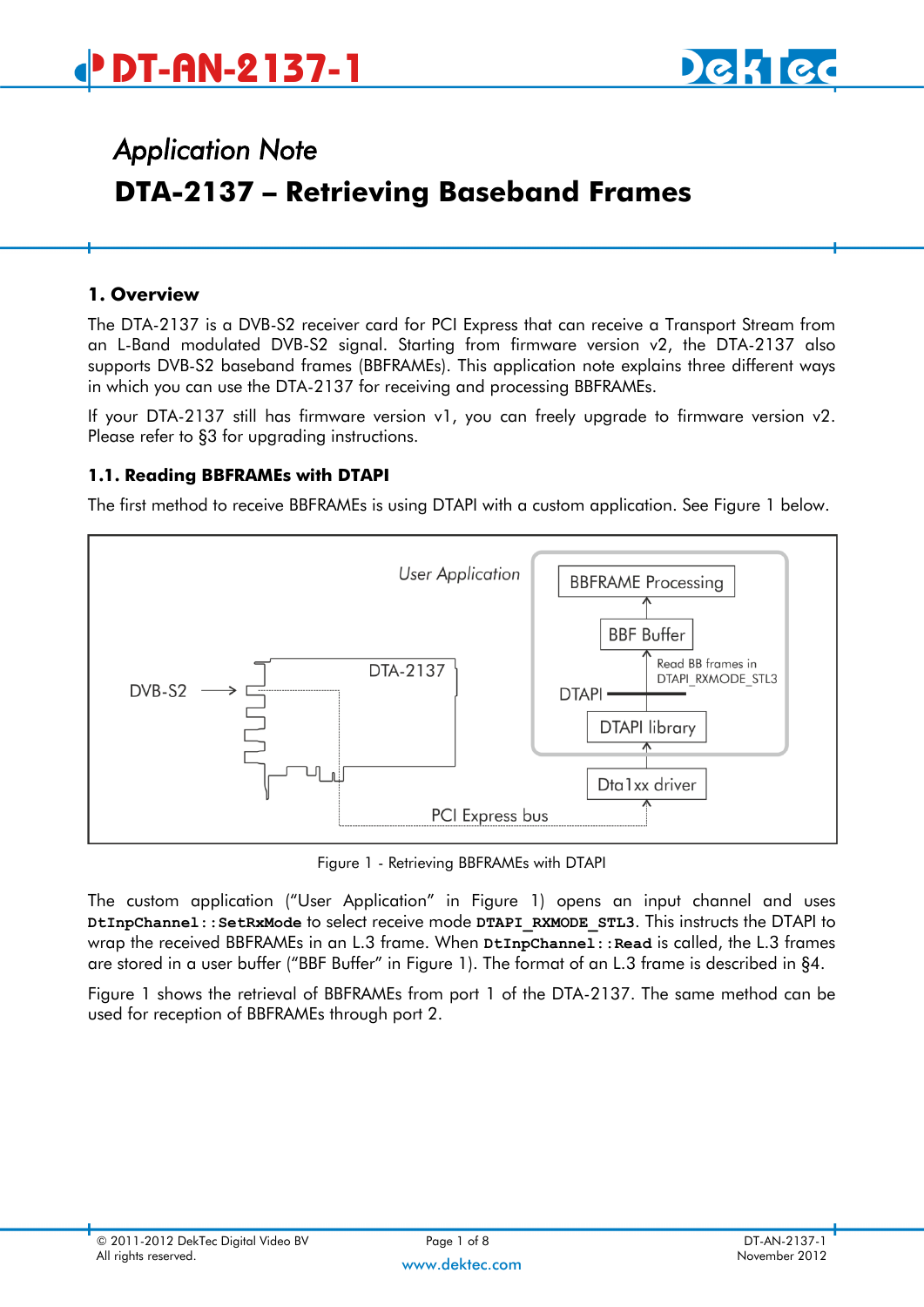# **DT-AN-2137-1**



#### **1.2. Looping BBFRAMEs to the ASI Output Ports**

The second method to obtain BBFRAMEs from the DTA-2137 is looping the demodulated DVB-S2 signal in hardware to either of the DVB-ASI ports, as shown in Figure 2.



Figure 2 – Looping through BBFRAMEs to the ASI output ports

The BBFRAMEs are wrapped in L.3 frames ([§4\)](#page-4-0), and transmitted on the ASI outputs. Output #1 and output #2 can both be looped from either DVB-S2 input #1 or #2. It is possible to loop input #1 to both ASI output #1 and ASI output #2, so that both ASI outputs carry the same signal.

The DTA-2137 can be configured this way with DekTec's configuration utility DtInfo (download from <http://www.dektec.com/Downloads/Utilities.asp>). Use the 'Change' button to get the I/O Port Configuration window.

| <b>IO Port Configuration</b>                              | $\boldsymbol{\mathsf{x}}$ |
|-----------------------------------------------------------|---------------------------|
| Port 1<br>© Input C Output □ Enable APSK                  |                           |
| QPSK/8PSK Input                                           |                           |
| Port 2<br>C Input C Output □ Enable APSK □ Share RF Input |                           |
| QPSK/8PSK Input                                           |                           |
| Port 3                                                    |                           |
| $C$ Input $C$ Output                                      | $C$ L3 $C$ T5  ISI0       |
| ASI/SDI Output Loopthrough copy (port 1)                  |                           |
| Port 4<br>C Input C Output                                | $C$ L3 $C$ T5  ISI0       |
| ASI/SDI Output Loopthrough copy (port 2)                  |                           |
| Apply                                                     | Cancel                    |
|                                                           |                           |
|                                                           |                           |

Figure 3 – Configuring the ASI outputs for looping through BBFRAMEs

The 'ASI/SDI Output Loopthrough copy (port 1)' setting, in combination with the 'L3' radio button, lets the hardware loopthrough L.3 frames to the ASI output.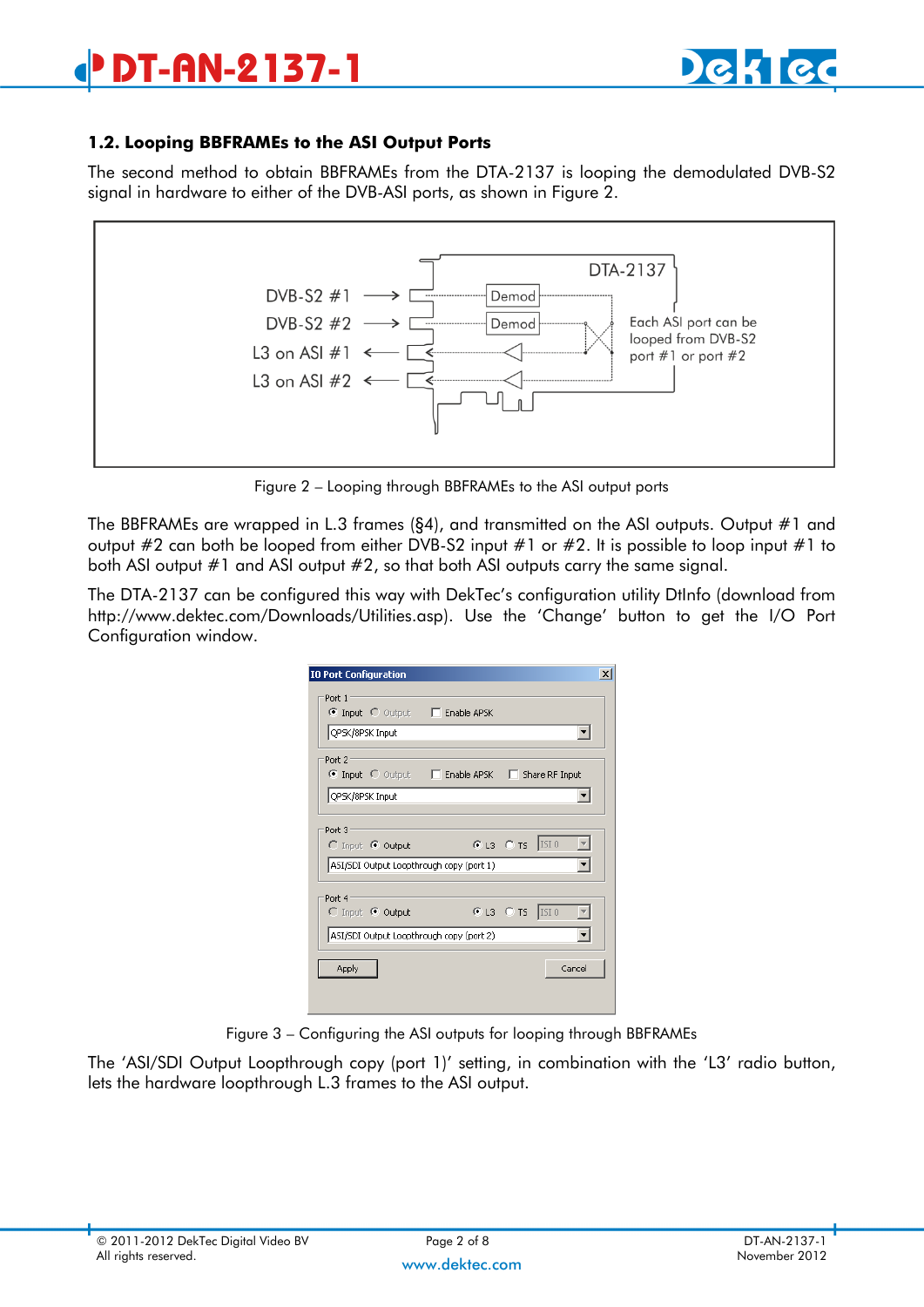# **DT-AN-2137-1**



#### **1.3. Extracting Transport Streams from BBFRAMEs**

An additional hardware feature supported by the DTA-2137 is extracting a Transport Stream from the BBFRAMEs based on ISI, and transmitting the extracted TS to the DVB-ASI ports. See [Figure 4.](#page-2-0)



Figure 4 – Extracting a specific Transport Stream BBF to the ASI output ports

<span id="page-2-0"></span>This mode can be selected using DtInfo, as shown in [Figure 5](#page-2-1)

| <b>IO Port Configuration</b>                    | $\vert x \vert$     |
|-------------------------------------------------|---------------------|
| Port 1                                          |                     |
| © Input C Output □ Enable APSK                  |                     |
| QPSK/8PSK Input                                 |                     |
| Port 2                                          |                     |
| © Input C Output □ Enable APSK □ Share RF Input |                     |
| QPSK/8PSK Input                                 |                     |
|                                                 |                     |
| Port 3                                          |                     |
| $\bigcirc$ Input $\bigcirc$ Output              | $O$ L3 $O$ TS  ISI0 |
| ASI/SDI Output Loopthrough copy (port 1)        |                     |
|                                                 |                     |
| Port 4<br>C Input C Output                      | $O$ L3 $O$ TS ISI1  |
|                                                 |                     |
| ASI/SDI Output Loopthrough copy (port 1)        |                     |
| Apply                                           | Cancel              |
|                                                 |                     |
|                                                 |                     |

Figure 5 - Configuring the ASI outputs for extracting Transport Streams from BBFRAMEs

<span id="page-2-1"></span>This time, the 'TS' radio button must be selected. The ISI combobox has to be set to the requested ISI value.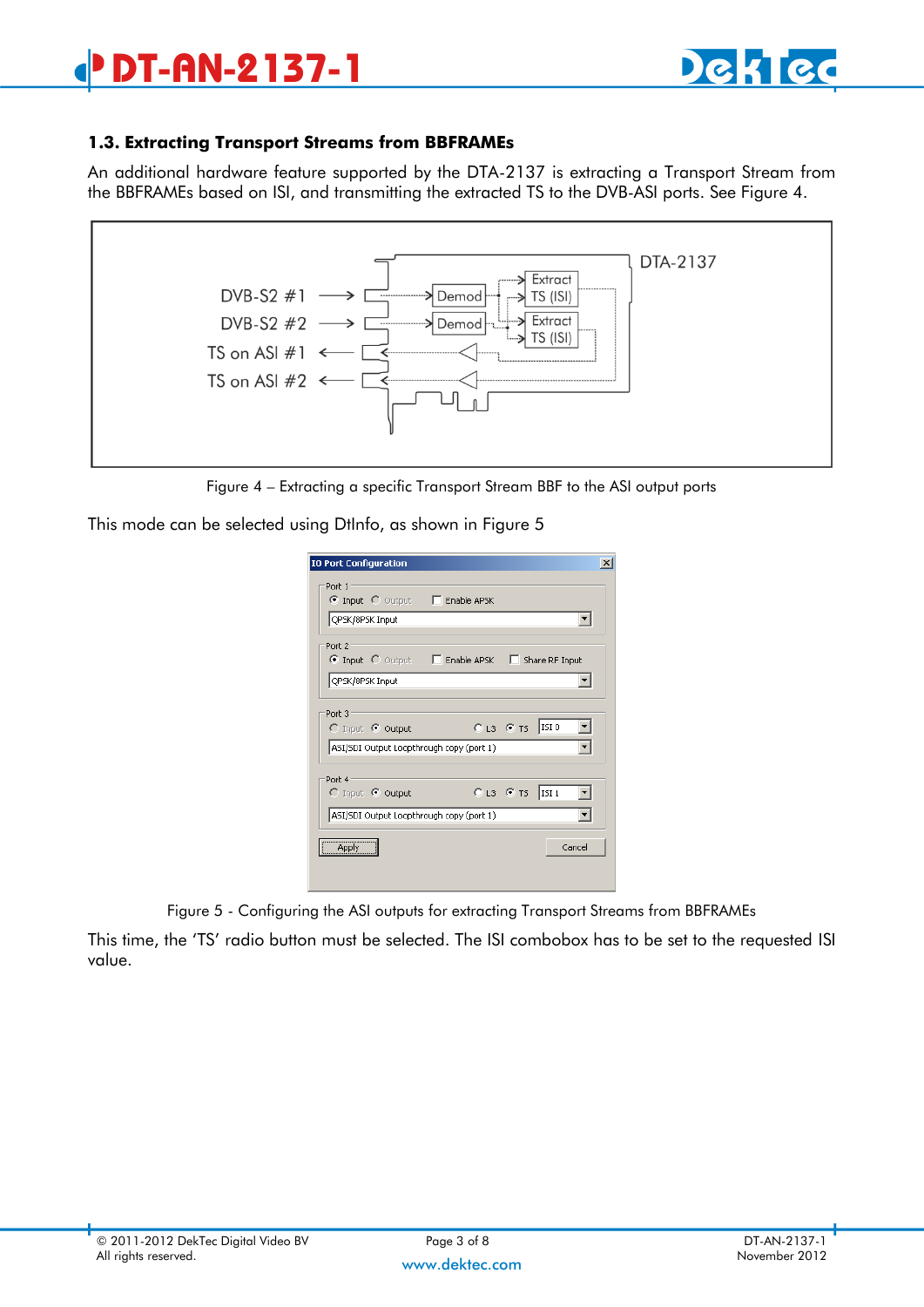

### **2. Recording L.3 Baseband Frames with DtRecord**

DtRecord, the open-source stream recording application included in DekTec's SDK, is extended with options to record BBFRAMEs encapsulated in L.3 frames. Two modes are supported:

- (1) Standard recording of L.3 frames, using command-line option **–m STL3**;
- (2) Recording of L.3 frames with a timestamp preceding each L.3 frame. In this case, command-line option **–m STL3TS** has to be used.

Below you find two command line examples for recording BBFRAMEs with DtRecord:

Without timestamps from DVB-S2 input #1:

DtRecord DVBS2.ts -t 2137 -i 1 -mt DVBS2 -mf 950 -m STL3

With timestamps from DVB-S2 input #2:

DtRecord DVBS2.ts -t 2137 -i 2 -mt DVBS2 -mf 950 -m STL3TS

### <span id="page-3-0"></span>**3. Upgrading the Firmware of your DTA-2137**

The DTA-2137 supports reception of BBFRAMEs starting from firmware version 2. If your DTA-2137 is loaded with firmware v1, you can easily upgrade to the latest firmware version using the following steps on a Windows PC:

- 1. Download the latest version of DtInfo from the DekTec website; [\(http://www.dektec.com/Downloads/Utilities.asp\)](http://www.dektec.com/Downloads/Utilities.asp)
- 2. Install DtInfo, including the latest Dta1xx device driver and DTAPI Service;
- 3. Launch DtInfo and upgrade the firmware of your DTA-2137 by clicking on the Upgrade button;
- 4. Shutdown your computer, wait at least 5 seconds and turn on your computer again;

If you want to write a custom application that processes BBFRAMEs:

- 5. Download the latest version of the Windows or Linux SDK from the DekTec website; [\(http://www.dektec.com/Downloads/Drivers.asp\)](http://www.dektec.com/Downloads/Drivers.asp)
- 6. Compile your application with the latest version of the DTAPI.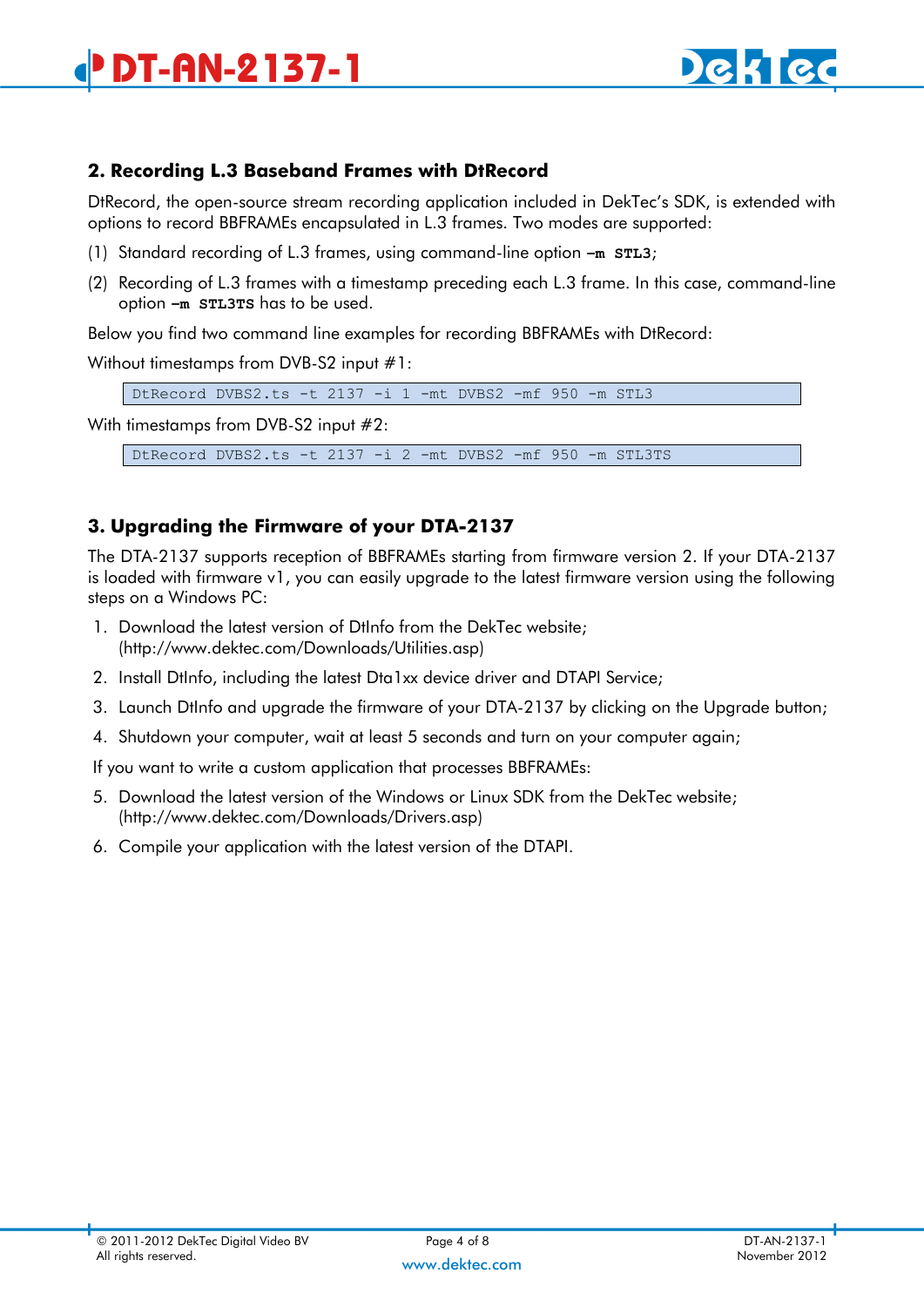



### <span id="page-4-0"></span>**4. L.3 Frame Format**

An L.3 frame contains the following fields:

| #bits | <b>Mnemonic</b> |
|-------|-----------------|
|       |                 |
|       |                 |
| 8     | luimsbf         |
|       | 8 Juimsbf       |
|       | 8 uimsbf        |
|       | 8 uimsbf        |
|       |                 |
|       |                 |
|       | 8 uimsbf        |
|       |                 |
|       | <b>luimsbf</b>  |
|       | 8 uimsbf        |
|       | 8 uimsbf        |
|       | 8 uimsbf        |
|       |                 |
|       | <b>luimsbf</b>  |
|       | 8 Juimsbf       |
|       | 16 uimsbf       |
|       | 16 uimsbf       |
|       | <b>uimsbf</b>   |
|       | 16 uimsbf       |
|       | 8 uimsbf        |
|       |                 |
|       |                 |
| 8     | uimsbf          |
|       | 8<br>8<br>8     |

Table 1 - L.3 frame format

#### **Notes:**

}

- The *Timestamp* field is not present when looping-through L.3 Baseband frames to the ASI output port(s).
- Dummy frames are deleted by the firmware.

#### *TimeStamp*

The timestamp is a 32-bit field that indicates the value of the system reference clock at the moment the first byte of the payload enters the input channel.

#### *FrameId*

This field is only included in firmware version 0 to 6. Starting from firmware version 7 the field is dropped to be bit-for-bit compatible with the L.3 format. *FrameId* is a modulo-256 frame counter generated by the firmware. The counter is incremented for each received baseband frame.

#### *L3Sync*

BBFRAME synchronisation word: fixed value 0xB8.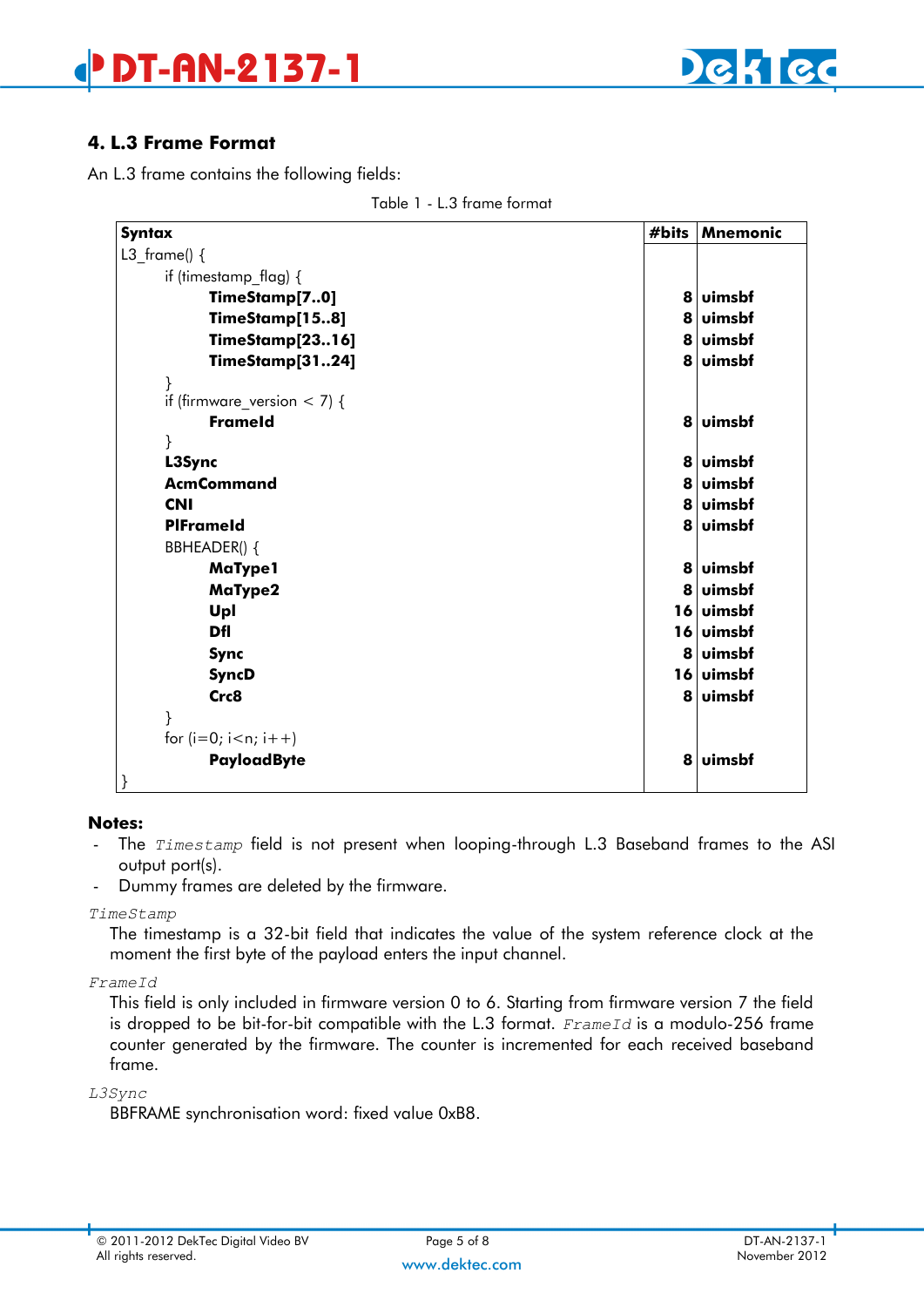

#### *AcmCommand*

Received **MODCOD** and frame type: Bit 7..3 **MODCOD** (refer to table 2 of this document) Bit 2..1 **TYPE** Bit 0 Not used (set to 0) Please note that dummy frames (**MODCOD**=0) are deleted by the firmware.

#### *CNI (SNR)*

8-Bit Carrier-to-Noise plus interference ratio. Computed over all received data bytes, updated every 50ms. Resolution: 0.125 dB/LSB Range: -1.0 … 30.75 dB

#### Coding:

| َ ب<br>Value | Meaning                              |
|--------------|--------------------------------------|
| 0x00         | Receiver unlocked, CNI not available |
| 0x01         | $-1.0 dB$                            |
| 0x02         | $-0.875dB$                           |
| $\cdots$     | $\cdots$                             |
| 0xFE         | 30.625 dB                            |
| 0xFF         | $\geq$ 30.75 dB                      |

#### *PlFrameId*

Modulo-256 frame counter generated by the demodulator.

The counter is incremented for each baseband frame detected by the demodulator.

#### *BBHEADER()*

The DVB-S2 BBHEADER. Refer to the DVB-S2 specification.

#### *MaType1, MaType2*

Describe the input stream format, the type of Mode Adaptation and the transmission roll off.

*Upl* User Packet Length in bits, in the range 0…65535.

#### *Dfl*

Data Field Length in bits, in the range 0…58112.

#### *Sync*

Copy of the User Packet Sync-byte (e.g. 0x47 for MPEG2 Transport Stream packets)

#### *SyncD*

Distance in bits from the beginning of the DATA FIELD and the first UP from this frame (first bit of the CRC-8).

#### *Crc8*

Error detection code applied to the first 9 bytes of the BBHEADER.

#### *PayloadByte*

The baseband frame payload bytes.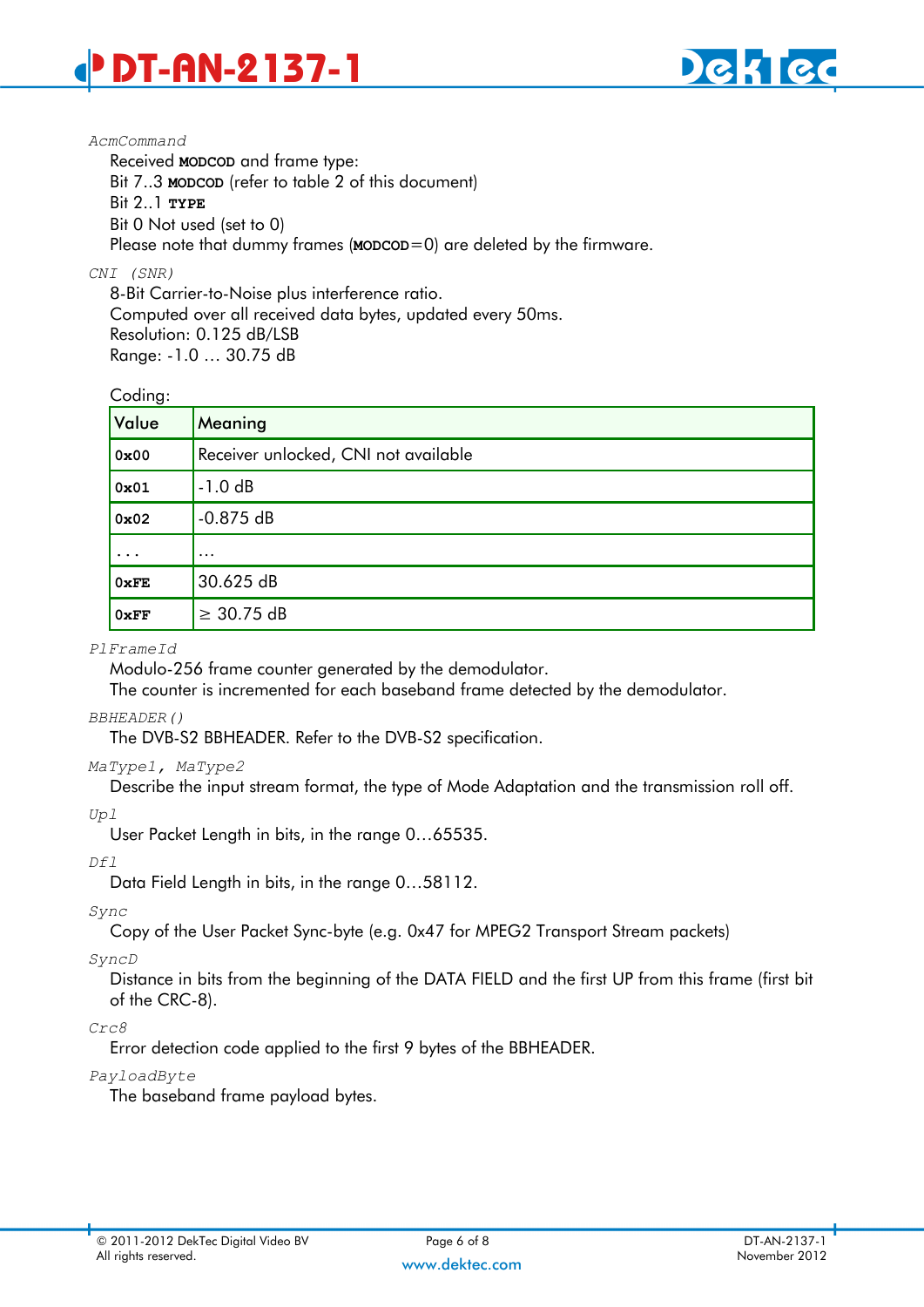# **5. SetIoConfig and GetIoConfig**

The DTAPI **SetIoConfig** and **GetIoConig** methods are updated in order to configure the ASI loopthough mode. The new functionality of **SetIoConfig** is explained below. The same parameters apply to the **GetIoConfig** method.

```
DTAPI_RESULT DtDevice::SetIoConfig (
 [in] int Port, // Physical port number 
 [in] int ConfigCode // Config code
 [in] int IoConfig // DTAPI_IOCONFIG_XXX
 [in] __int64 ParXtra // Optional extra configuration parameter
);
```
#### **Parameters**

*Port*

Physical port number.

*ConfigCode*

| Value | Meaning                                                                  |  |  |
|-------|--------------------------------------------------------------------------|--|--|
|       | DTAPI IOCONFIG S2LOOPMODE   L.3 or TS loop-through copy of another port. |  |  |

*IoConfig*

Configuration options for S2 Loopmode

| Value               | Meaning                                        |
|---------------------|------------------------------------------------|
| DTAPI S2LOOPMODE TS | Loop though a specific MPEG2 Transport Stream. |
| DTAPI S2LOOPMODE L3 | Loop through L.3 baseband frames.              |

*ParXtra*

**ISI**, the Input Stream Identifier (e.g. Transport Stream). The valid range is 0…255.

#### **Result**

Added DTAPI result codes for **SetIoConfig** and **GetIoConfig**:

| <b>DTAPI RESULT</b>        | Meaning                                                                                                     |
|----------------------------|-------------------------------------------------------------------------------------------------------------|
| DTAPI E INVALID PARS       | IoConfig is not set to either DTAPI S2LOOPMODE TS or<br>DTAPI S2LOOPMODE L3.                                |
| DTAPI E NOT SUPPORTED      | The method is applied to either another device rather than a<br>DTA-2137 or an invalid port number is given |
| DTAPI E FIRMW INCOMP       | The firmware is incompatible with the requested<br>configuration, please upgrade the firmware               |
| DTAPI E SERVICE INCOMP     | The DTAPI service needs to be updated                                                                       |
| DTAPI E INVALID MODE       | The I/O configuration of the corresponding ASI port is not in<br>loop-though mode                           |
| <b>DTAPI E INVALID ISI</b> | An invalid ISI is given. The valid range is 0255.                                                           |